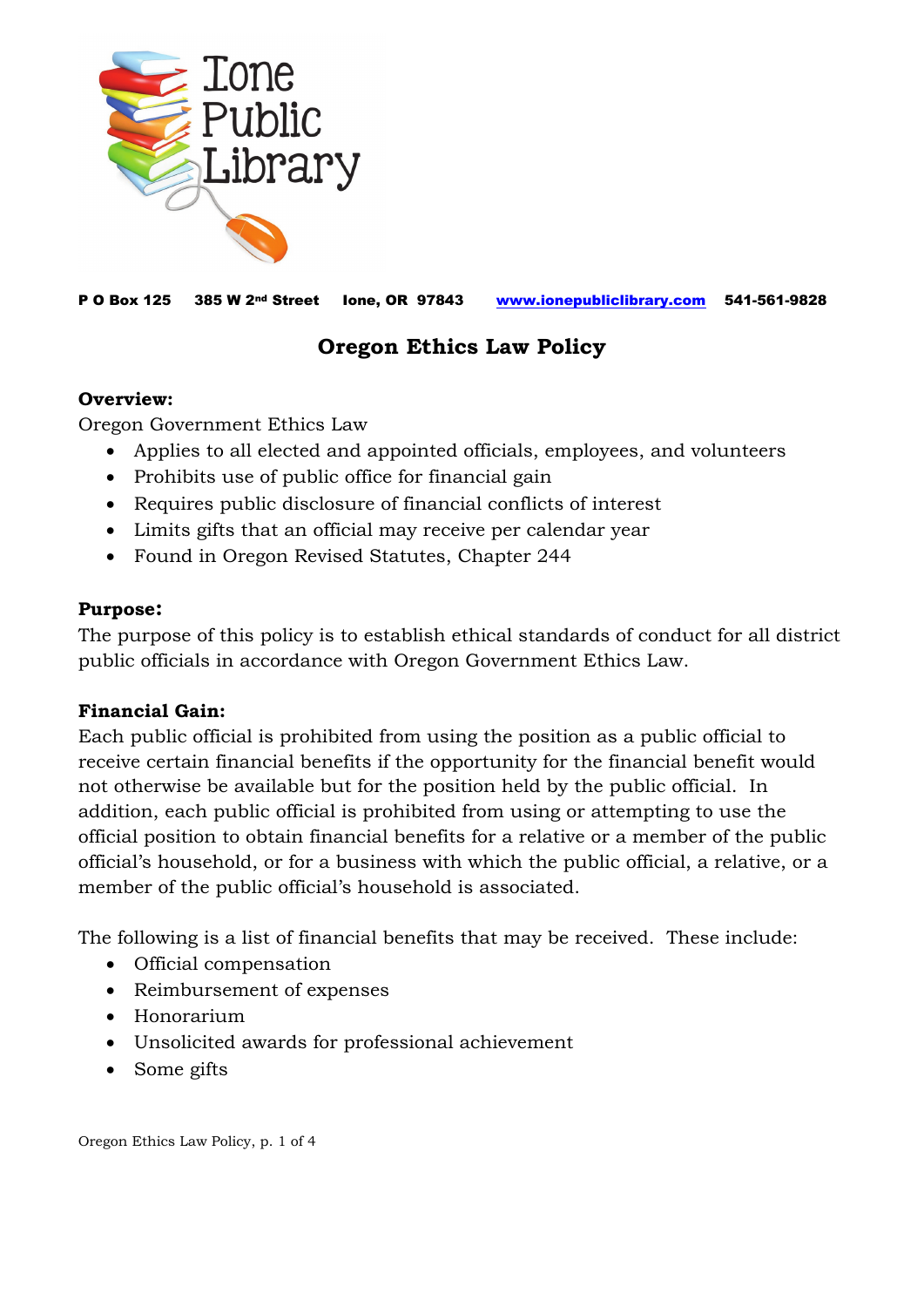## **Gifts:**

No public official shall solicit or receive any gift(s) with a total value of more than \$50 from any single source who could reasonably be known to have a financial interest in the official actions of that public official. A gift is defined as something of value given to a public official, for which the official does not pay an equal value. Gifts of entertainment are included in the \$50 gift limit.

This does not mean that an official cannot receive any gifts. The law only restricts gifts from sources that have an administrative or legislative interest in the public official's actions, and does allow the public official to receive up to \$50 worth of gifts from each source. In addition, unlimited gifts may be accepted from a source that does not have a legislative or administrative interest in the public official, and the public official may accept unlimited gifts from specified relatives.

# **Conflict of Interest:**

Oregon Government Ethics law identifies and defines two types of conflicts of interest: actual conflict of interest and potential conflict of interest.

The difference between an actual conflict of interest and a potential conflict of interest is determined by the words "would" and "could".

A public official is met with an **actual** conflict of interest when the public official participates in action that **would** affect the financial interest of the official, the official's relative or a business with which the official or a relative of the official is associated.

A public official is met with a **potential** conflict of interest when the public official participates in action that **could** affect the financial interest of the official, a relative of that official or a business with which the official or the relative of that official is associated.

A public official must announce or disclose the nature of a conflict of interest. The way the disclosure is made depends on the position held. The following public officials must use the methods described below:

- Potential Conflict of Interest: Following the public announcement, the public official may participate in official action on the issue that gave rise to the conflict of interest.
- Actual Conflict of Interest: Following the public announcement, the public official must refrain from further participation in official action on the issue that gave rise to the conflict of interest.

Oregon Ethics Law Policy, p. 2 of 4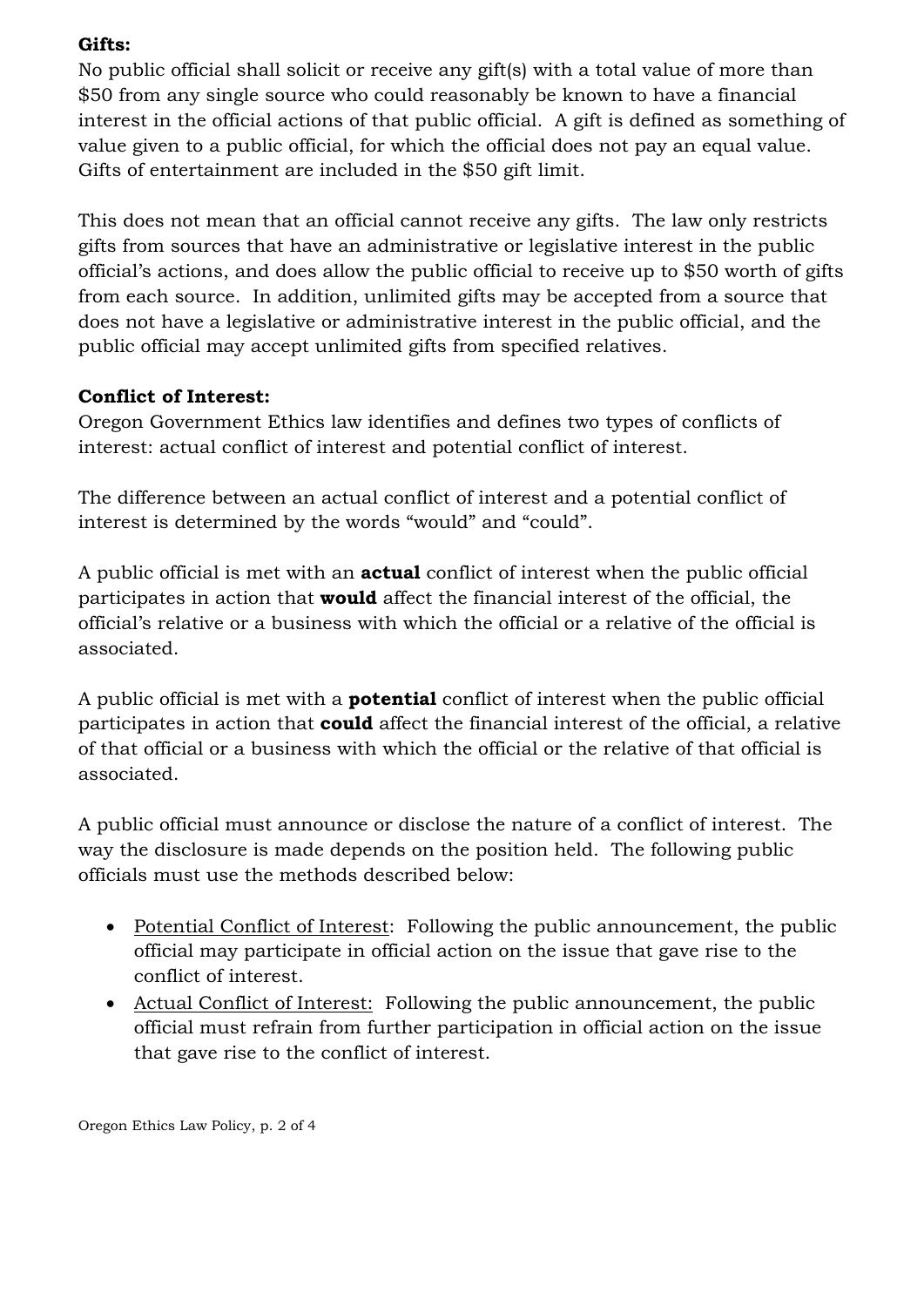## **Conflict of Interest: (cont'd)**

If a public official is met with an actual conflict of interest and the public official's vote is necessary to meet the minimum number of votes required for official action, the public official may vote. The public official must make the required announcement and refrain from any discussion, but may participate in the vote required for official action by the governing body. These circumstances do not often occur. This provision does not apply in situations where there are insufficient votes because of a member's absence when the governing body is convened. Rather, it applies in circumstances when all members of the governing body are present and the number of members who must refrain due to actual conflicts of interest make it impossible for the governing body to take official action.